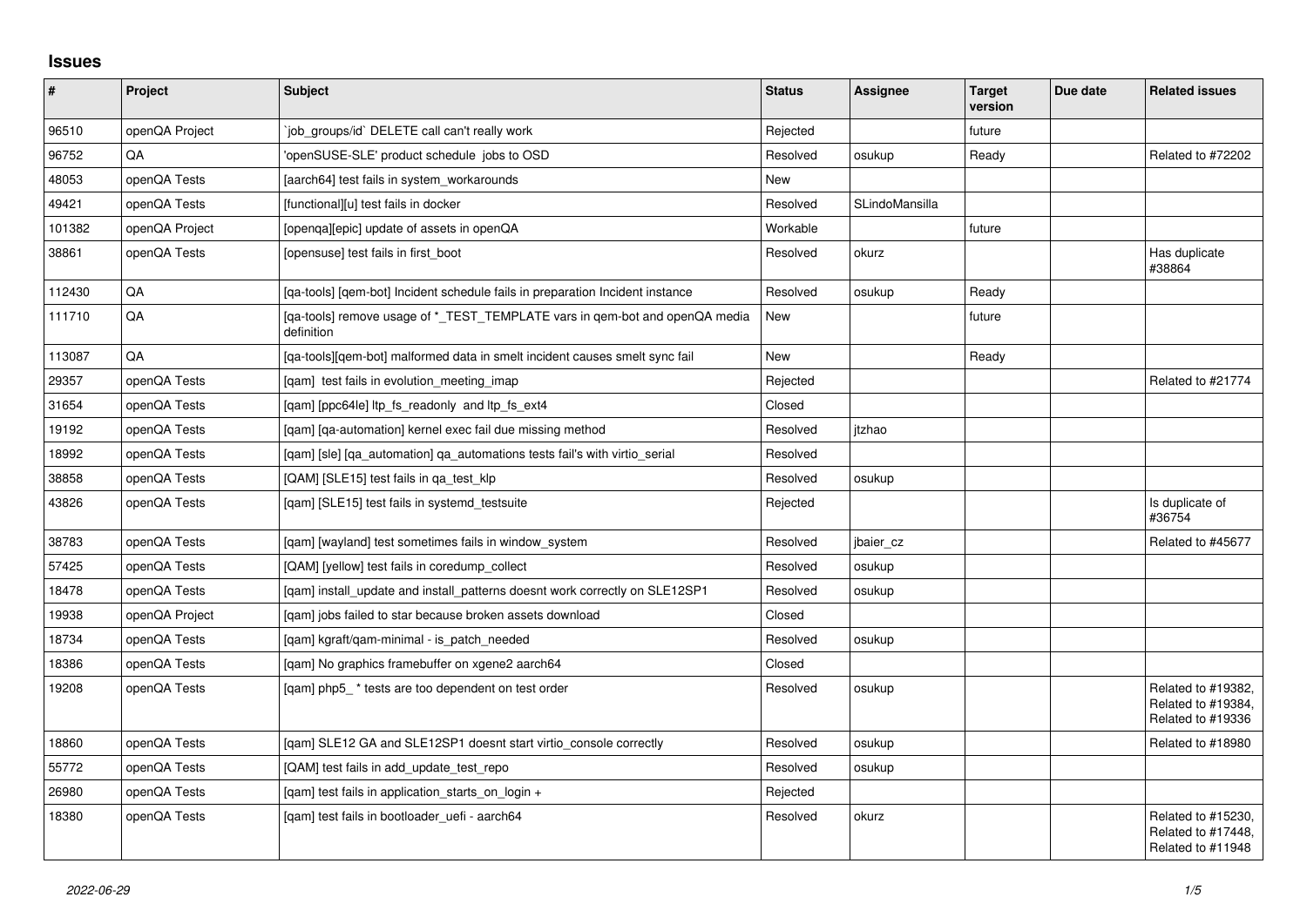| $\sharp$ | Project      | <b>Subject</b>                                                                                      | <b>Status</b> | Assignee     | <b>Target</b><br>version | Due date | <b>Related issues</b>                                                                                                           |
|----------|--------------|-----------------------------------------------------------------------------------------------------|---------------|--------------|--------------------------|----------|---------------------------------------------------------------------------------------------------------------------------------|
| 30883    | openQA Tests | [qam] test fails in command_not_found                                                               | Resolved      | riafarov     |                          |          |                                                                                                                                 |
| 17660    | openQA Tests | [qam] test fails in crash because of missing debug repo in released products                        | Resolved      | osukup       |                          |          |                                                                                                                                 |
| 51659    | openQA Tests | [QAM] test fails in disk_activation                                                                 | Resolved      | osukup       |                          |          |                                                                                                                                 |
| 26906    | openQA Tests | [qam] test fails in docker_compose                                                                  | Resolved      | pgeorgiadis  |                          |          |                                                                                                                                 |
| 19320    | openQA Tests | [qam] test fails in evolution_mail_imap                                                             | Resolved      | pcervinka    |                          |          | Related to #17596,<br>Related to #18266,<br>Related to #20696,<br>Related to #15134,<br>Related to #18772,<br>Related to #19054 |
| 29360    | openQA Tests | [qam] test fails in evolution_meeting_pop                                                           | Rejected      |              |                          |          | Related to #21774                                                                                                               |
| 29363    | openQA Tests | [qam] test fails in evolution_timezone_setup - 12SP3 got version update :(                          | Resolved      | pcervinka    |                          |          |                                                                                                                                 |
| 26976    | openQA Tests | [qam] test fails in firefox - http://html5test.com/ broken                                          | Rejected      |              |                          |          | Is duplicate of<br>#14848                                                                                                       |
| 42476    | openQA Tests | [QAM] test fails in firefox_emaillink                                                               | Resolved      | dzedro       |                          |          |                                                                                                                                 |
| 38930    | openQA Tests | [QAM] test fails in firefox java                                                                    | Rejected      |              |                          |          |                                                                                                                                 |
| 32845    | openQA Tests | [qam] test fails in firefox_passwd - pwd change confirmation window hinders test from<br>proceeding | Resolved      | bfilho       |                          |          |                                                                                                                                 |
| 41987    | openQA Tests | [QAM] test fails in firefox_smoke                                                                   | Resolved      | dzedro       |                          |          |                                                                                                                                 |
| 30793    | openQA Tests | [gam] test fails in firefox smoke                                                                   | Rejected      |              |                          |          |                                                                                                                                 |
| 26908    | openQA Tests | [gam] test fails in firefox urlsprotocols                                                           | Resolved      | vsvecova     |                          |          |                                                                                                                                 |
| 27006    | openQA Tests | [qam] test fails in force_cron_run                                                                  | Rejected      |              |                          |          |                                                                                                                                 |
| 57698    | openQA Tests | [QAM] test fails in gdb                                                                             | Resolved      | apappas      |                          |          | Related to #56969                                                                                                               |
| 26858    | openQA Tests | [qam] test fails in glxgears - pkcon timeout                                                        | Resolved      | coolo        |                          |          |                                                                                                                                 |
| 42242    | openQA Tests | [QAM] test fails in gnome_classic_switch - tracing protection popup                                 | Rejected      |              |                          |          |                                                                                                                                 |
| 35098    | openQA Tests | [qam] test fails in libreoffice_open_specified_file                                                 | Resolved      | jbaier_cz    |                          |          | Related to #34144                                                                                                               |
| 26974    | openQA Tests | [qam] test fails in libreoffice_open_specified_file                                                 | Resolved      | <b>JWSun</b> |                          |          |                                                                                                                                 |
| 27080    | openQA Tests | [qam] test fails in mysql_odbc                                                                      | Resolved      | emiura       |                          |          |                                                                                                                                 |
| 49505    | openQA Tests | [QAM] test fails in nautilus_open_ftp                                                               | Rejected      |              |                          |          |                                                                                                                                 |
| 26968    | openQA Tests | [QAM] test fails in pcre                                                                            | Resolved      |              |                          |          |                                                                                                                                 |
| 54563    | openQA Tests | [gam] test fails in rpm                                                                             | Resolved      | pdostal      |                          |          |                                                                                                                                 |
| 19322    | openQA Tests | [qam] test fails in snapper_thin_lvm                                                                | Resolved      | okurz        |                          |          |                                                                                                                                 |
| 57563    | openQA Tests | [QAM] test fails in sysctl02_sh                                                                     | Resolved      |              |                          |          |                                                                                                                                 |
| 29351    | openQA Tests | [qam] test fails in user_defined_snapshot                                                           | Closed        |              |                          |          | Is duplicate of<br>#29661                                                                                                       |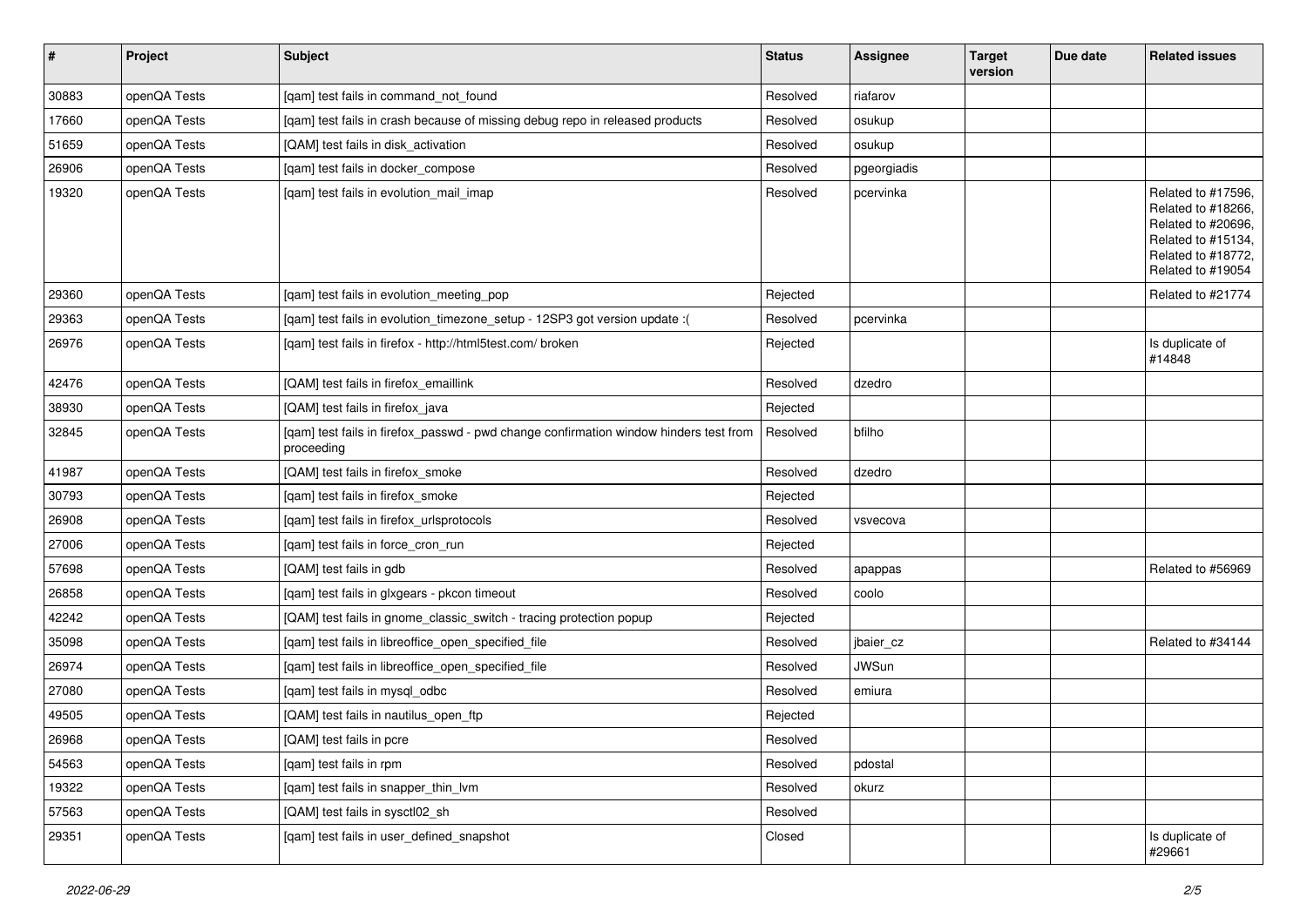| $\sharp$ | Project      | Subject                                                                             | <b>Status</b> | <b>Assignee</b> | <b>Target</b><br>version | Due date   | <b>Related issues</b>                                                               |
|----------|--------------|-------------------------------------------------------------------------------------|---------------|-----------------|--------------------------|------------|-------------------------------------------------------------------------------------|
| 30781    | openQA Tests | [qam] test fails in vnc_two_passwords                                               | Resolved      |                 |                          |            |                                                                                     |
| 45017    | openQA Tests | [gam] test fails in vsftpd                                                          | Rejected      |                 |                          |            |                                                                                     |
| 26856    | openQA Tests | [qam] test fails in wireshark - assert_script_run not typing command correctly      | Rejected      | pcervinka       |                          |            | Related to #26852,<br>Related to #25684,<br>Related to #20628,<br>Related to #19438 |
| 26950    | openQA Tests | [qam] test fails in wireshark - Status bar does not show live capture status        | Resolved      | vsvecova        |                          |            |                                                                                     |
| 59028    | openQA Tests | [qam] test fails in yast_ftp_server                                                 | Resolved      |                 |                          |            |                                                                                     |
| 29345    | openQA Tests | [qam] test fails in yast2_lan_restart                                               | Resolved      |                 |                          |            |                                                                                     |
| 38750    | openQA Tests | [QAM] test fails in zypper_lifecycle_toolchain                                      | Resolved      | riafarov        |                          |            |                                                                                     |
| 19284    | openQA Tests | [gam] Test for LAMP7 stack                                                          | Resolved      | osukup          |                          |            |                                                                                     |
| 18282    | openQA Tests | [qam] yast_self_update / yast_no_self_update uselees on ppc64le and s390            | Resolved      | osukup          |                          |            |                                                                                     |
| 30631    | openQA Tests | [qam][12-SP1][12-SP2] test fails in kdump_and_crash                                 | Resolved      | osukup          |                          |            |                                                                                     |
| 49631    | openQA Tests | [qam][functional] test fails in logs_from_installation_system                       | Rejected      |                 |                          |            |                                                                                     |
| 42488    | openQA Tests | [qam][functional][y][fast] test fails in partitioning_raid                          | Resolved      | mloviska        | Milestone 20             | 2018-10-23 |                                                                                     |
| 26086    | openQA Tests | [qam][ppc64le] test fails in user_settings                                          | Closed        |                 |                          |            |                                                                                     |
| 54524    | openQA Tests | [qam][s390x] test fails in reconnect_mgmt_console                                   | Rejected      |                 |                          |            |                                                                                     |
| 37719    | openQA Tests | [qam][sle-15] test fails in java                                                    | Rejected      | pgeorgiadis     |                          |            |                                                                                     |
| 39194    | openQA Tests | [QAM][SLE-15] test fails in kdump_and_crash                                         | Resolved      | osukup          |                          |            |                                                                                     |
| 38723    | openQA Tests | [QAM][SLE12SPx] test fails in wireshark                                             | Rejected      |                 |                          |            |                                                                                     |
| 37722    | openQA Tests | [qam][sle15] test fails in docker                                                   | Rejected      |                 |                          |            |                                                                                     |
| 38720    | openQA Tests | [QAM][SLE15] test fails in firefox_passwd different page than excepted shown        | Closed        |                 |                          |            |                                                                                     |
| 18266    | openQA Tests | [qam][x11 regressions] test fails in evolution_mail_*                               | Resolved      | pcervinka       |                          |            | Related to #17596,<br>Related to #19320,<br>Related to #15134,<br>Related to #20570 |
| 18274    | openQA Tests | [qam][x11 regressions] test fails in firefox_urlsprotocols                          | Resolved      | osukup          |                          |            |                                                                                     |
| 36345    | openQA Tests | [qam]test fails in firefox_mhtml                                                    | Rejected      | bfilho          |                          |            |                                                                                     |
| 18264    | openQA Tests | [qam]test fails in libreoffice_pyuno_bridge                                         | Closed        |                 |                          |            |                                                                                     |
| 55694    | openQA Tests | [QAM]test fails in validate_no_cow_attribute                                        | Resolved      |                 |                          |            |                                                                                     |
| 92845    | openQA Tests | [qe-core] test fails in gdb                                                         | Resolved      |                 |                          |            |                                                                                     |
| 52895    | openQA Tests | [qe-core][qem] [packageinstallation] test fails in update_install                   | Rejected      | zluo            |                          |            |                                                                                     |
| 77980    | openQA Tests | [qe-core][qem] test fails in install_update - curl missing in minimal Itss install? | Closed        |                 |                          |            |                                                                                     |
| 91275    | openQA Tests | [qe-core][qem] test fails in oomath                                                 | Resolved      | dzedro          | QE-Core:<br>Ready        |            |                                                                                     |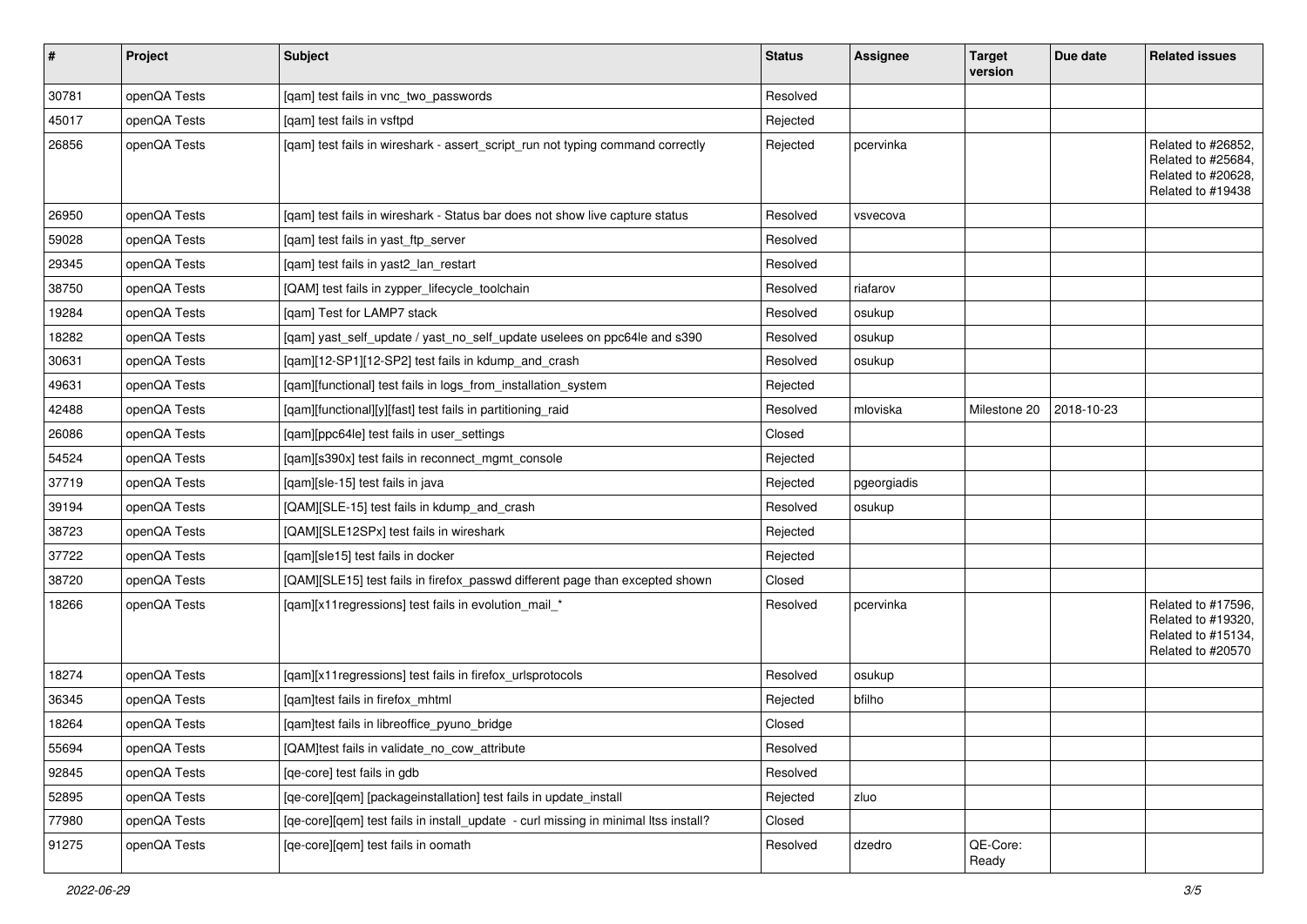| #      | Project                            | Subject                                                                                                             | <b>Status</b> | <b>Assignee</b> | <b>Target</b><br>version | Due date   | <b>Related issues</b>                                         |
|--------|------------------------------------|---------------------------------------------------------------------------------------------------------------------|---------------|-----------------|--------------------------|------------|---------------------------------------------------------------|
| 107497 | openQA Project                     | [qe-tools] openqaworker14 (and openqa15) - developer mode fails size: M                                             | Resolved      | mkittler        | Ready                    |            | Related to #104970                                            |
| 106035 | openQA Infrastructure              | [ge-tools] dehydrated service fails on osd                                                                          | Rejected      | okurz           | Ready                    |            | Is duplicate of<br>#105960                                    |
| 80480  | openQA Tests                       | [qem] [s390x] test fails in update_minimal                                                                          | Resolved      |                 |                          |            |                                                               |
| 91052  | openQA Tests                       | [gem] test fails in update install                                                                                  | Resolved      |                 |                          |            |                                                               |
| 94372  | openQA Project                     | [gem][tools] Use GitLab Pages to expose MTUI documentation                                                          | New           |                 | future                   |            |                                                               |
| 51725  | openQA Tests                       | [s390x][kvm] test fails in bootloader_zkvm                                                                          | Resolved      | pvorel          | QE Kernel<br>Done        |            |                                                               |
| 18288  | openQA Tests                       | [sle][x11regressions] x11regressions_setup tries to run tests in fully loaded system                                | Rejected      |                 |                          |            |                                                               |
| 17682  | openQA Tests                       | [sle][x11 regressions][gam]test fails in firefox downloading                                                        | Resolved      | osukup          |                          |            | Related to #17792                                             |
| 106594 | openQA Infrastructure              | [tools] opengaworker-arm-3 periodically fails os-autoinst-openvswitch service                                       | Resolved      | okurz           | Ready                    |            |                                                               |
| 94327  | openSUSE Release<br><b>Process</b> | [tools][qem] MTUI move downgraded/upgrader/prepare from TestReport to Target                                        | Rejected      | okurz           |                          |            |                                                               |
| 93931  | QA                                 | [tools][qem] MTUI support multiple versions of package in incident                                                  | Resolved      | osukup          | Ready                    |            | Has duplicate<br>#80690, Blocked by<br>#93934                 |
| 93937  | QA                                 | [tools][qem] qamapi - incidents can have multiple versions packages                                                 | New           |                 | future                   |            | Blocked by #93934                                             |
| 93934  | QA                                 | [tools][gem] template generator - multiple package version in incident                                              | Resolved      | jbaier cz       | Ready                    |            | Blocks #93931,<br>Blocks #93937,<br>Follows #80690            |
| 17596  | openQA Tests                       | [userspace][qam] test fails to reach external mail server in evolution_meeting_pop<br>sometimes -> use local server | Resolved      | pcervinka       |                          |            | Related to #15134,<br>Related to #18266.<br>Related to #19320 |
| 101385 | openQA Project                     | [ux][ui][openga] remove Bootstrap-tour or use another solution                                                      | Resolved      | osukup          | future                   |            |                                                               |
| 92665  | openQA Project                     | Automatically validate code style for python code                                                                   | Resolved      | osukup          | Ready                    | 2021-06-09 | Related to #93892                                             |
| 97994  | QA                                 | bot-ng - sometimes doesn't update smelt data in dashboard                                                           | New           |                 | future                   |            |                                                               |
| 109878 | QA                                 | bot-ng schedule/approve aborted                                                                                     | Resolved      | jbaier cz       | Ready                    |            | Copied from<br>#107227                                        |
| 99168  | openQA Project                     | drop unsupported distributions from devel:openQA                                                                    | Resolved      | okurz           | Ready                    |            |                                                               |
| 109491 | QA                                 | Flow diagram for Maintenance jobs scheduling                                                                        | New           |                 | future                   |            | Copied from<br>#108944                                        |
| 106365 | openQA Infrastructure              | Improve security for OSD worker credentials broke Gitlab CI/CD deploy of salt in OSD   Resolved<br>size:M           |               | nicksinger      | Ready                    |            |                                                               |
| 27442  | openQA Project                     | Not possible use shared workers                                                                                     | Rejected      |                 |                          |            |                                                               |
| 101478 | openQA Project                     | openga-review pipeline failed because details-* JSON contains non-UTF8 char?<br>size:S                              | Resolved      | tinita          | Ready                    | 2021-11-05 |                                                               |
| 109301 | openQA Infrastructure              | openqaworker14 + openqaworker15 sporadically get stuck on boot                                                      | Rejected      | okurz           | Ready                    |            | Related to #104970                                            |